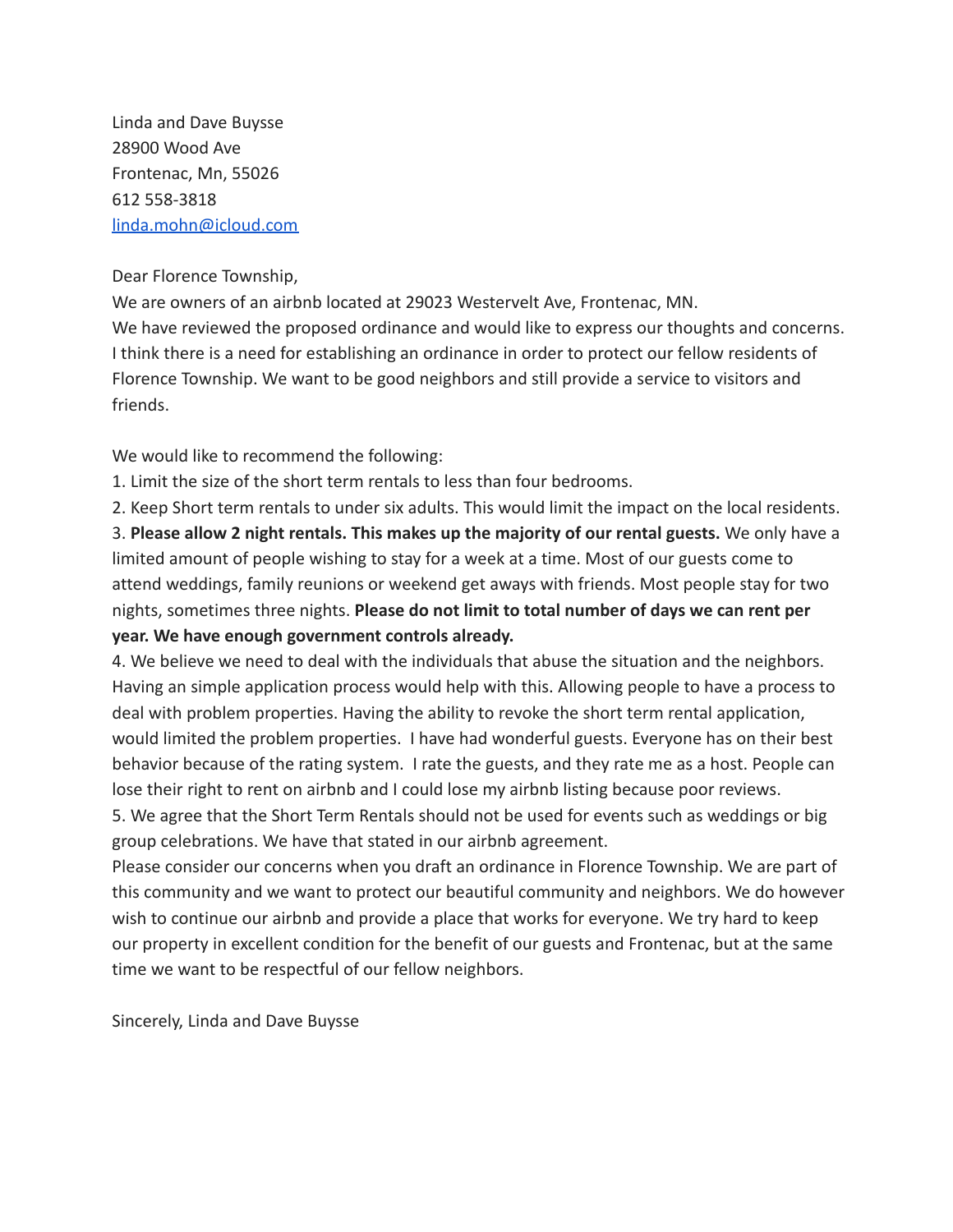Should the township choose to legalize Short Term Rentals (STR) - contrary to the existing ordinance that currently prohibits them - the rules that other communities have painstakingly formulated should be closely heeded to and applied to our new ordinance revision.

1. Stillwater defines a commercial enterprise as a rental not the owner's primary residence.

2. Afton does not allow events.

3. With respect to Events:

In 2020 Air B&B enacted a global party ban on all vacation rental properties. To emphasize this ban they removed the terms, and I quote, "Event Friendly" and "Parties and Events Allowed" from their listings to filter out search engine results looking for such facilities.

4. Roseville & Crow Wing County state minimum stay requirements from 7 to 30 days to target party houses.

5. Prior Lake states that rental or lease of a dwelling unit for less than 60 days is prohibited in all residential districts.

6. St. Louis Park & Edina state in R1 Districts a residential or accessory unit cannot be rented for less than 1 month. Interestingly enough, a homeowner can rent a room in an owner-occupied home on a nightly basis.

7. Spring Lake Park states that locations of any STR must be away from quiet neighborhoods.

The township offers many opportunities to promote commerce and share the local amenities with the general public. Some examples are:

1. Villa Maria will be opening as a hotel and event center soon,

2. We have a marvelous public beach area with a dock and boat launch,

- 3. Frontenac State Park and Hok-Si-La Municipal Park,
- 4. The Sportsman Club is available for rent
- 5. Plus the local parks right here in Frontenac that are available free of charge.

We do not need to infringe on local residential areas to provide additional access to this wonderful area. Mitch Johnson 29476 Lake Ave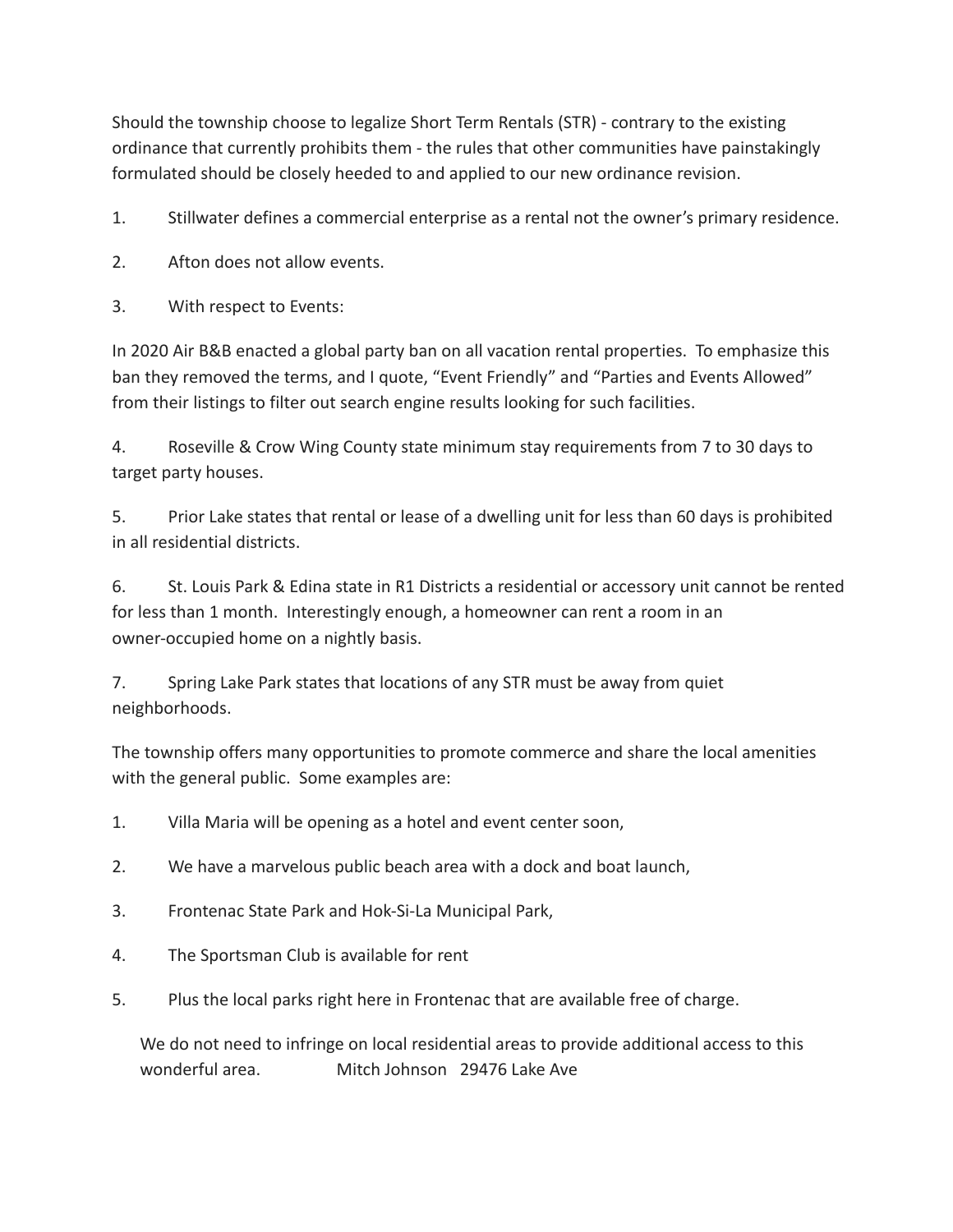Currently, the Frontenac Township Zoning Ordinance does not state that Short Term Rentals (STR) are allowed. (PERIOD)

## 4.1

"If any use within a zoning district is not expressly permitted or allowed by a conditional, interim or other permit in this ordinance, such use shall be considered prohibited. All permitted and allowed uses shall be expressly identified in this ordinance." …….the Ordinance goes on to say: "No land shall be used for any purpose other than a permitted use expressly allowed under this ordinance."

# For example:

The ordinance does specifically state that Bed and Breakfasts along with customary home occupations, as per 8.1 - K, are allowed.

# $8.1 - K$ :

customary home occupations are permitted in this district provided that such occupations shall be carried on in the main residence structure and provided further that not more than 25% of the floor space of the residence is used for that purpose, and that no articles for sale shall be on display so as to be visible from the street. Home occupations shall not be c---- in the district unless a conditional use permit therefore has first been obtained. Bed and Breakfast facilities are permissible as home occupations provided they are operated in accordance with all applicable regulations.

Why are we now taking steps toward legalizing a land use that is detrimental to the historical nature of use of the community, unwanted and highly regulated in most other communities and has clearly become a rip in the fabric of Frontenac TWP.

Pam Pontzer - 29476 Lake Ave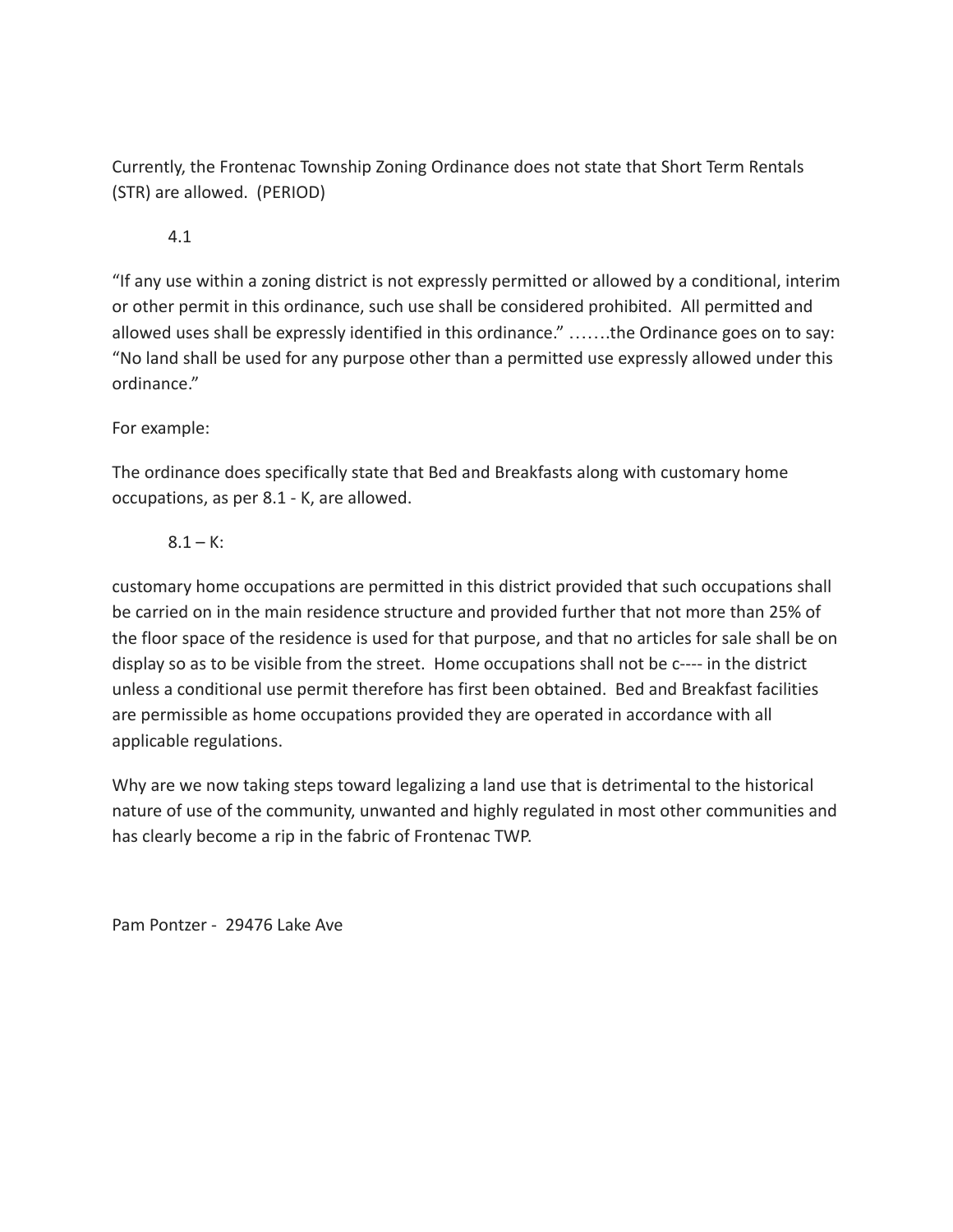In section IIIC, entitled Authorization, the new proposed short term rental ordinance recommends a minimum distance of no less than 1,000 feet between Short Term Rental Properties recognizing the nuisance created to the immediate neighbors having them spaced too closely. We currently live sandwiched between 2 Short Term Rental Properties, one of which has been in violation of the existing Florence Township Zoning Ordinance dated 5/18/15 as well as the revised Zoning Ordinance 2/18/20. Their neglect of the existing Ordinance as well as the numerous complaints that have been brought to the board and on file with VRBO has led to the current Cease and Decease order. Then why should this STR be "grandfathered in" when it has been in clear violation of the existing ordinance? They should be subject to the new proposed STR rules that are currently under review for adoption,

Jay Kouchich - 29402 Lake Ave

## **Short Term Rental Ordinance Discussion**

First and foremost, Heidi Hartzell, a planning commission member and current member of the subcommittee for STR issues, is in a conflict of interest with regards to this proposed ordinance. She has recently purchased a property and is currently advertising it for use as a STR in Frontenac Station. The outcome of this ordinance will affect her running of this business. She has a vested interest in it. According to the planning commission bylaws, and I quote, "In the event that any member of the commission feels that he/she has a conflict of interest, he/she shall voluntarily excuse him/herself, vacate his/her seat and refrain from discussing and voting on the said item". Heidi, must therefore recuse herself from voting and refrain from discussing.

I live on Lake Ave. I live sandwiched between 2 STR's and another longer-term rental that is within 200'. The STR's have completely damaged our neighborhood, as well as affected the overall community. I think we can all agree that Old Frontenac is a singular historic region that is recognized as such by the Federal Government, by placing it on its historic register years ago. We residents that chose to live here, and have CHOSEN to remain here, do so not just because of its historical significance, but because of its natural beauty, with all the trees, birds, wildlife, bluffs and proximity to the State Park and Mississippi River. Additionally, we live here and remain here because of the quiet laid-back lifestyle and sense of community amongst the neighbors. Indeed, at the 160 year celebration of the founding of Old Frontenac that was hosted a few years ago, many people said to us that they visited our area that day, as well as other days, because it was just like 'stepping back in time'. These people donated a lot of money to the township, many asking if this could be an annual event. The recent increase in STR's with its increase traffic, noise and light pollution is in exact opposition to this way of life we have been seeking to preserve. People who do not even live in or contribute to our community, are just simply trying to profit from what the rest of us have been striving to conserve and protect. One of our more active residents continually advocates for more volunteerism amongst our residents at our Park Meetings.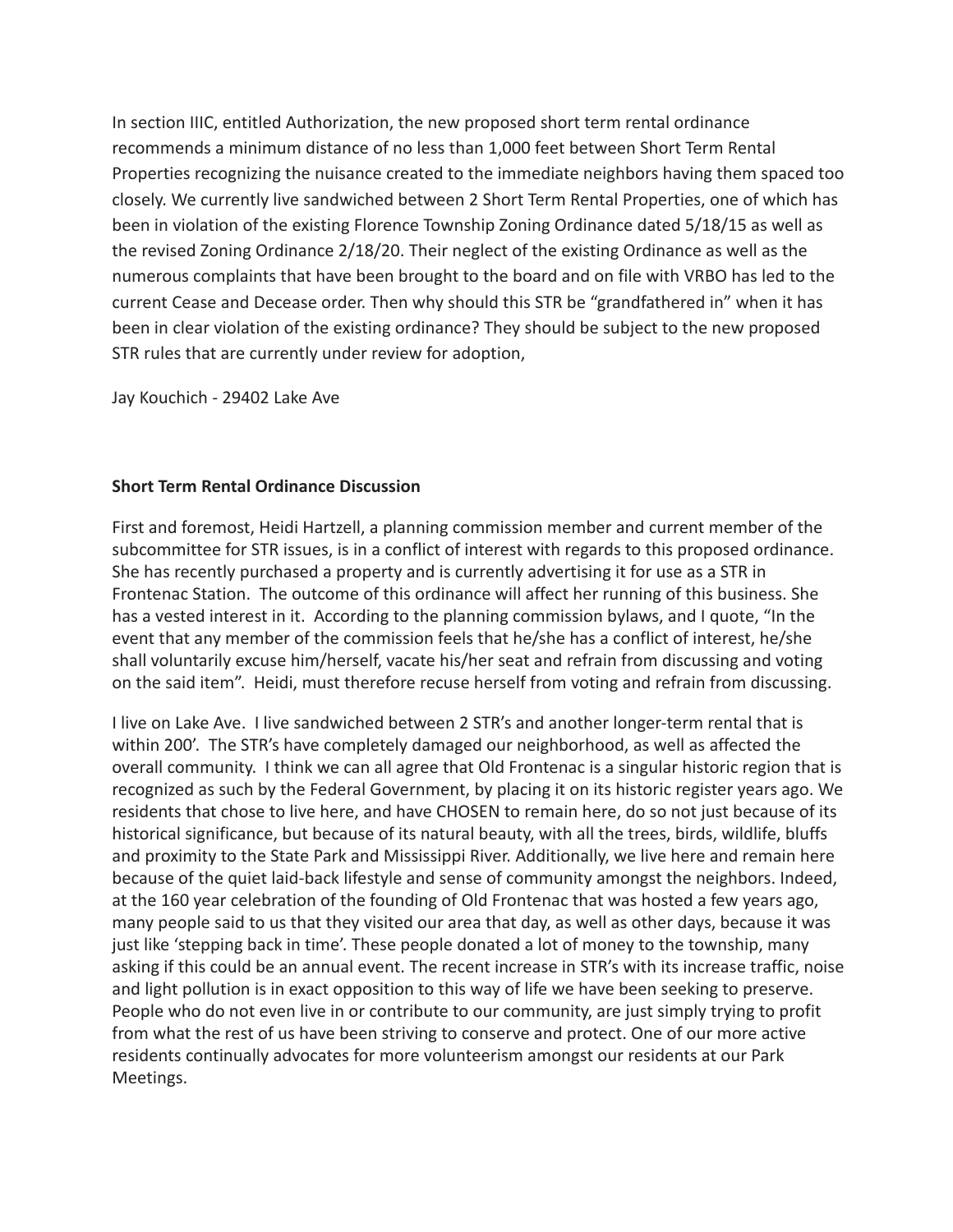Do STR owners, especially those that live remotely, or the renters themselves, contribute in any manner to this spirit of volunteering in community projects? Once again, their only stake is for personal gain.

I had never lived in a neighborhood like Lake Ave before. We all know each other and look out for one another. Since these STR's have come into the neighborhood, we all feel uneasy. We dread weekends. Watching car after car after car pull into the driveways on Friday afternoon, 2,4,6,8,10 strangers unloading their groceries, their suitcases and their coolers. And then more non-renters coming in during the day for a party. Then loading everything back up on Sunday morning, only to be repeated the next weekend, with a new load of strangers invading the neighborhood. Overwhelmingly, the people who visit our area have been respectful of its civil war history and respectful of its residents. Our experience with the STR's is that it has been a convenient place to stay, boasting many beautiful vistas, but the increase in traffic on our road has demonstrated an increase in reckless driving despite the 'slow children at play' signs posted at either end. We have brought this concern to the township before. Especially, after a particular incident when one of our neighbors, mowing his front lawn, was practically clipped and had loose gravel thrown up in his face by a high speed driver who was staying at one of these STR's

When I have talked to other Frontenac residents, they all comment that they feel so bad for us on Lake Ave and that they sure don't want to have it happen to them. It should NOT have happened at all as STR's are illegal in our R1 district. They should all be banned. I fear it is too late for that to happen. Therefore, this proposed ordinance with regulations has become necessary to place control over STR growth and activity.

To me, the ordinance offers some good regulations. But I would ask the commission to consider some suggestions.

1. In the definitions section, you have STR property is one containing 3 or less bedrooms. Does that then eliminate the Greseth property immediately next to ours since they have 4 bedrooms?

2. Please consider making the minimum rental time no less than 7 days. The suggested 2 day rental, invites a "party", which we have witnessed all too many times. Increasing the minimum days for renting would perhaps deter these 'one day' all out partying events.

3. This leads to another consideration…there is no reference in the ordinance about having events. Other community STR ordinances restrict events and even the VRBO & Airbnb websites state that properties shall have no events. Events would be things such as large parties i.e birthdays, showers, retreats, where non-renters come to the property but not stay overnight. These events are very disruptive in a residential neighborhood weekend after weekend. Having this in the ordinance as a violation would make it more enforceable.

4. IUP or interim use permit – annual review. Will neighbors within a certain distance be able to have a say at the annual review?

5. Number of STR properties – how will permits be allocated? Will the existing STR's, whether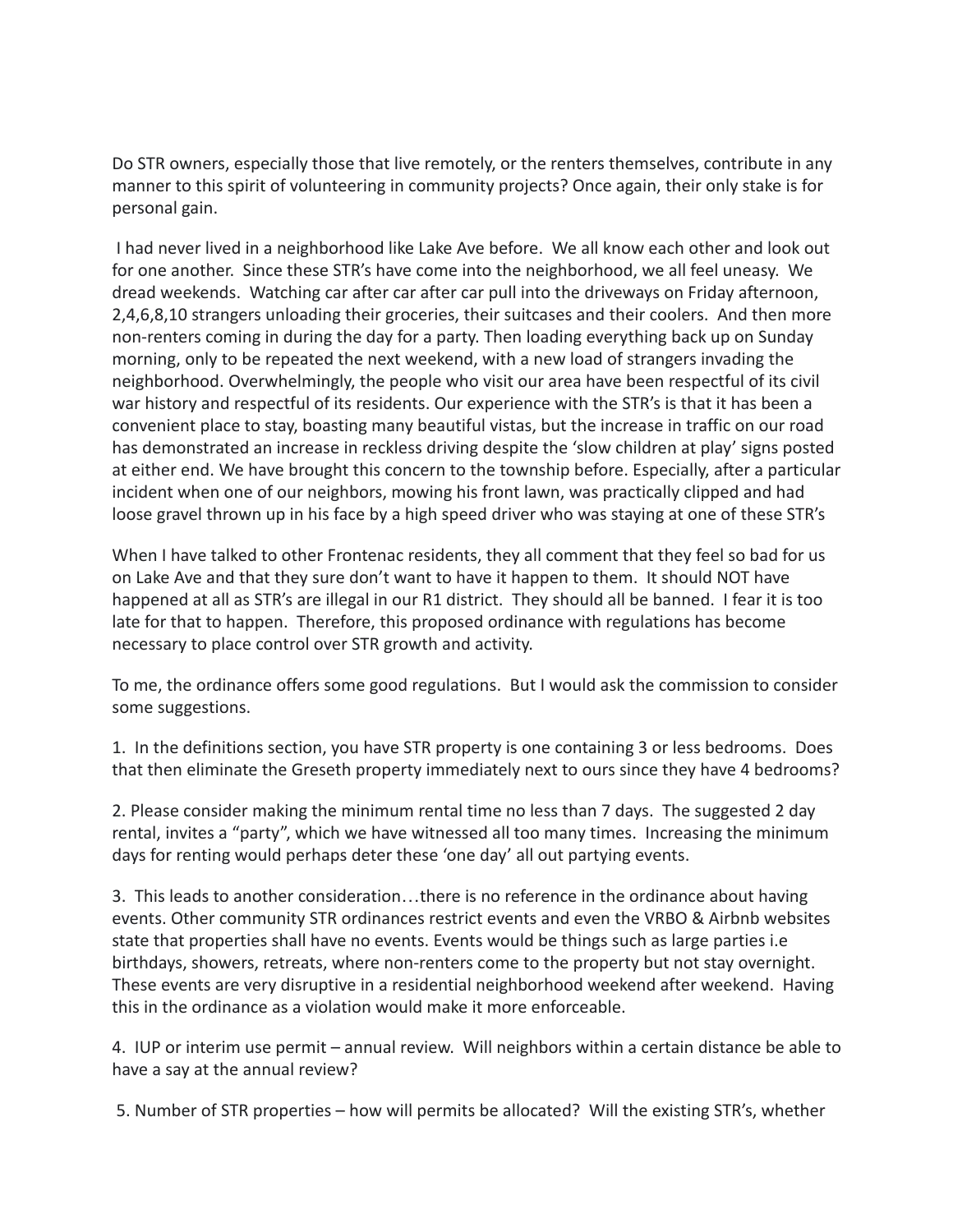they are conforming or nonconforming, always get  $1<sup>st</sup>$  chance for these permits?

6. Will the existing STR's be "grandfathered" in forever? When an annual IUP renewal is applied for, would the legal nonconforming STR then have to comply with the new ordinance uses?

7. In Section IV – conditions of use, part D Quiet time. Currently, the ordinance states that quiet time for STR's should be between 10:00 pm and 7:00 am. We have experienced aerobic classes and loud deck breakfasts both with blaring music at very early hours. I propose the quiet time to extend to 9:30 am. Afterall, that is the same time as the DNR's regulation for PWC ie jet skis and wave runners, on the river due to the excessive noise that those particular watercraft create.

Cathay Kouchich 29402 Lake Ave

David Chris toffel <davidchris toffel2247@ gmail.com>

To Florence Township,

It's been brought to my attention that the home I have stayed at is in jeopardy of not being able to offer this service to us because of changing rules. This seems really heavy handed only letting just a couple into old Frontenac. Shouldn't owners have the right to do what they want with the property? They own the title. During our stay the hosts were clear about rules and neighbors, we had a great experience. We were there to ice fish at a leisurely location and take in the quiet, peaceful scene of winter. Neighbors shouldn't fear or keep us out, know we have been properly screened, had conversation with the owners and understand clearly we are guests in a neighborhood. Our family would like to come back. Please, allow owners the option to have short term rentals if they'd like to. I urge you to not be overly restrictive and to change what is being currently proposed. It is not fair to the current owners nor to us the community who want to come.

Thank you, David Christoffel David Aas e <david@ revivalcre.com> Fri, Apr 8, 11:55 AM

To Florence Township Board,

I recently read the proposed ordinances. I am a licensed realtor and have been a guest at a local STR. I'd like to offer an outside perspective.

In my profession I have seen many STR ordinances and license requirements. I would tell you that what you are proposing is among the most restrictive and prohibitive I have ever seen. I don't believe this is good for the everyday citizen nor for a community. Heavy restrictions are understandable when a community needs to protect an economic driver like the hotel industry but this is not the case in Florence. I believe it to be a best practice to allow all owners the opportunity to have an str and to have a simple str process. A few examples of what is being in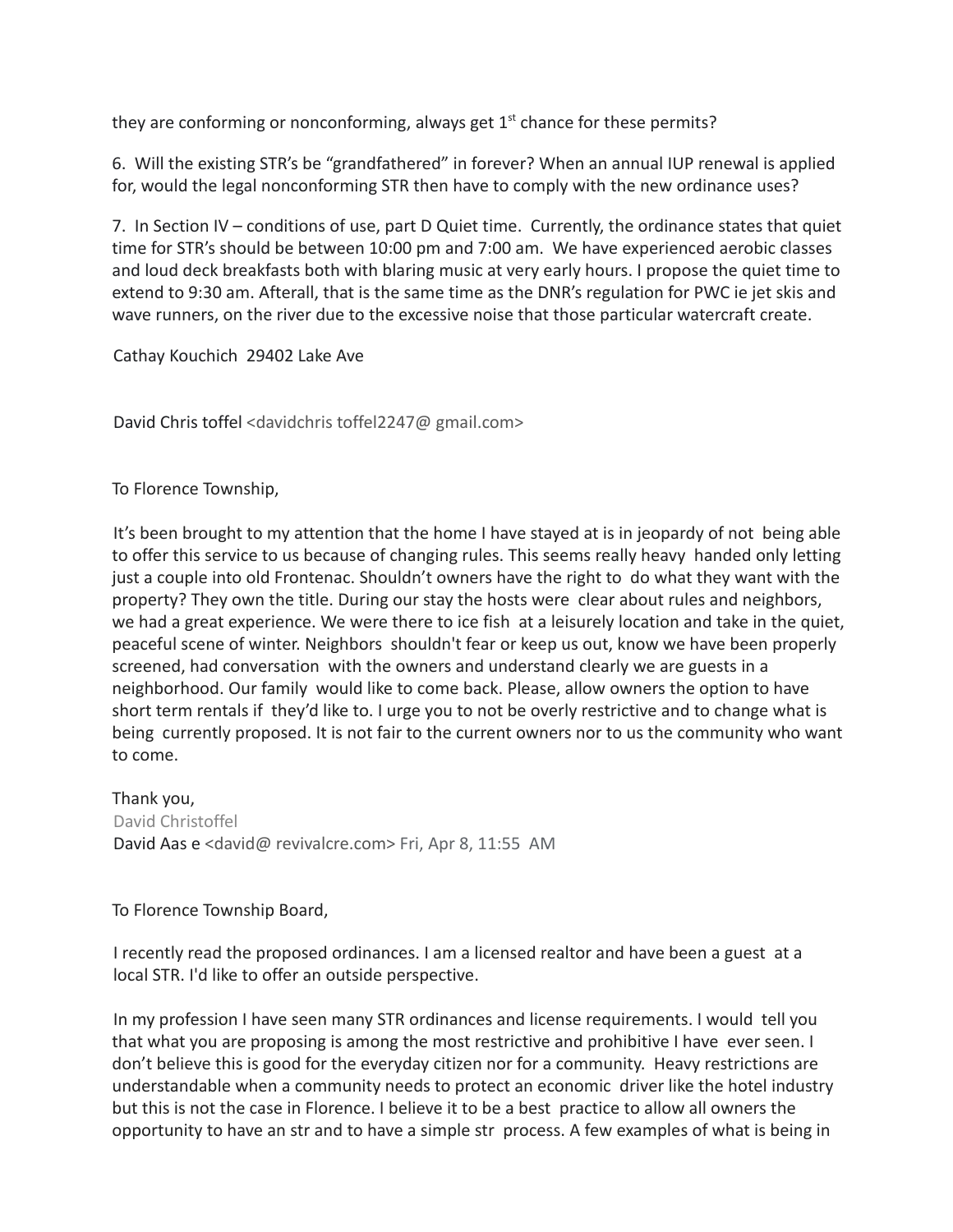my option too restrictive would be:

1. Number of str's allowed and distance between them: Allowing so few and such far distance between them takes away the general freedom of owners and can drive up a monopoly keeping many guests out of your community because of exorbitant costs. Communities should be open to all no matter the socio-economic factors. Allowing more rentals ensures you're not pricing out anybody on the socio economic scale. Additionally, home owners may need to or want the additional income of a STR, why take this away from your citizens? This is why distance between them shouldn't be a factor. Many family cabins are sustained this way and many families get a supplemental income from this. Without this they might lose the property or it falls into disrepair then devaluing a whole neighborhood/community. It's in the communities best interest to let all have an str. Some communities limit the amount the general public can rent as an STR(180 days as example), then allowing those who do it more as a business can apply for business use with higher requirements and over-site.

2.Exorbitant requirements and review process: This should be much easier. Most communities have a simple process and use the MN Department of Health's already established process as the vetting. Why go beyond this? It just creates more work for board members and delays things for citizens. MN Department of Health has the research, knowledge base and experience, let them do it. You do not need to go beyond this.

There are other things I could cite but in general, I urge you to reconsider what you are proposing as it severely limits the everyday person and your communities opportunities. Many of your surrounding communities have a simple process allowing all to take advantage of the opportunity, not just a few. I hope to come and stay in the area in the years to come. Thank you for your work on this.

Regards, David Aase To whom it may concern,

I recently inquired about a short term rental in Frontenac that we regularly visit. My family and I did this last year and had such an amazing time, its such a beautiful area. Much to my surprise I was informed that it may not be an option due to the proposed changes to ordinances for STR's in the area. I must say, this is extremely disappointing for my family. We have been looking for convenient places to stay in or close to the water in Frontenac for years. In recent years some new options have opened up that have been an amazing experience for our family. The reality is that the hotel options do not work for our family size. They aren't close to the park or the water, and frankly they are just not a place you want to spend quality time with your family for a week during the summer. As guests we've always been respectful of the house rules and surrounding neighbors. In fact it is often a pleasure meeting the neighbors and feeling like we're a part of the community when we stay.

I would argue that eliminating short term rentals is a disservice to the community. It's a disservice to those that want to visit and create memories with their friends and families by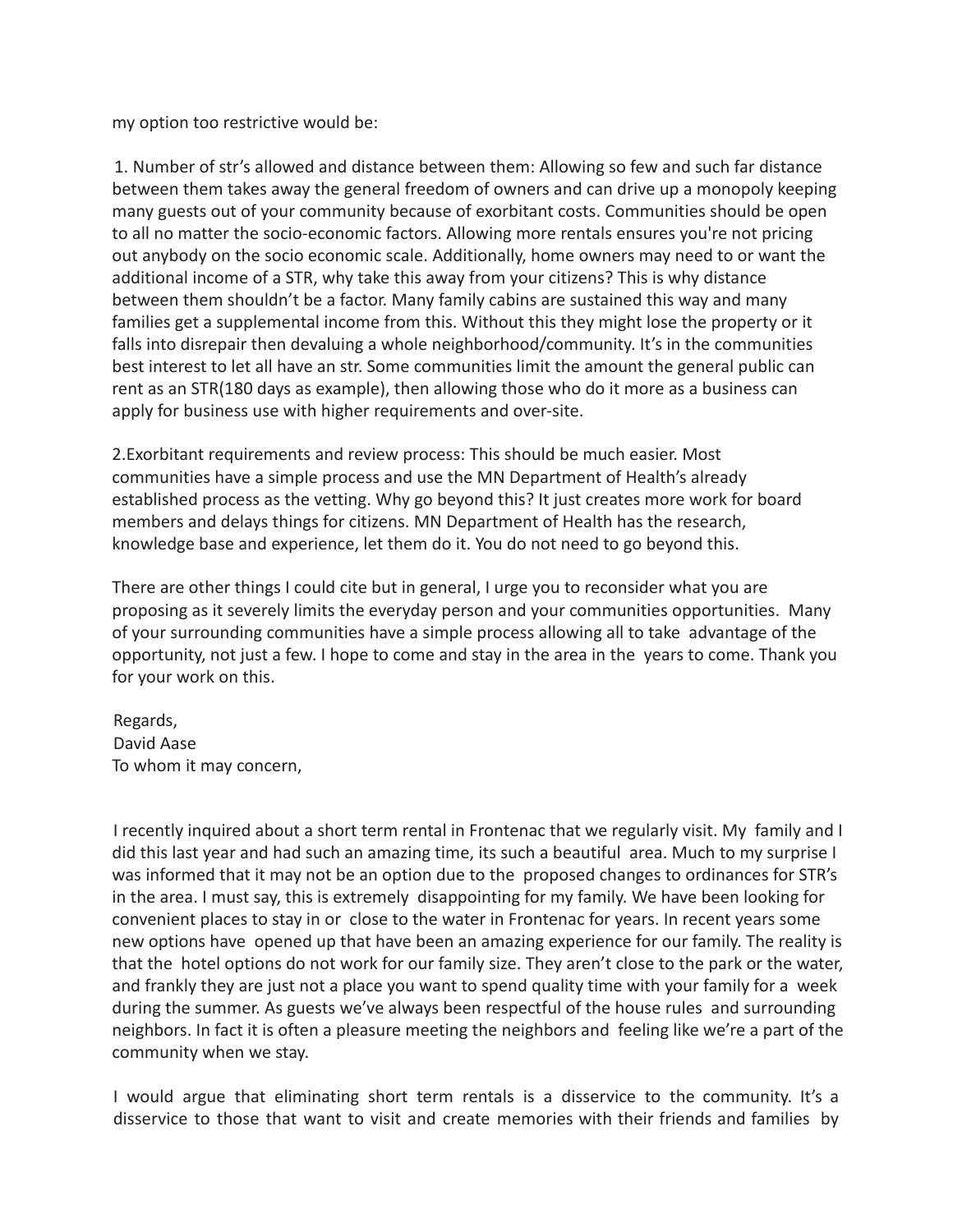enjoying the beautiful Frontenac state park and the lake. Please do not punish good guests for the sins of a few. Please do not restrict those that want to offer quality short term rentals. I imagine Florence understands that this is of benefit to the local economy, when we stay we pay rent, tax, part of the license fees, eat at local restaurants, ect. I know these kinds of properties employ a lot of local cleaners and grounds people as well. I just can't understand why the township would want to restrict this kind of thing? After reading what has been proposed I feel that the ordinances are overreaching by allowing so few STR's. This should be changed. As a guest I am requesting that owners be given the right to rent out their homes in a responsible way. If changes need to be made to the rules then so be it, but the restrictions that are being proposed come from an poorly informed position. These ordinances do not seem collaborative. I feel that it is the duty of the those making these rules to work hand in hand with local hosts to create effective ordinances that solve problems and create a win-win for all. I ask that these ordinances are reconsidered so that my family can continue to make memories for years to come in one of our favorite places to visit.

Thank you,

Brad Cornell 507-254-9884 bradcornell13@ gmail.com

Good Afternoon,

I'm writing this note in regard to the Short Term Rental Ordinance, and the potential impact this moratorium has on our fellow neighbors and property owners. Due to my inability to attend the meeting this coming Monday, I am sending this letter to be taken into consideration by the Town Board. My first concern is in reference to this section of the moratorium document:

Whereas, short term rentals have potential negative impacts on residential areas not originally anticipated, including but not limited to nuisance impacts such as excess garbage, insufficient parking, excess noise, trespassing, infringement upon privacy, lack of septic capacity, increased fire risk, zoning code violations, inadequate insurance coverage, excess demands upon law enforcement, and other negative impacts on the peaceful enjoyment of neighborhoods and public health, safety, and welfare, and

What constitutes a "significant amount of public input" and is this coming from only a handful of township residents? If that is the case, why is a resolution needed to impact all of our township? The second concern is in reference to this section of the moratorium document: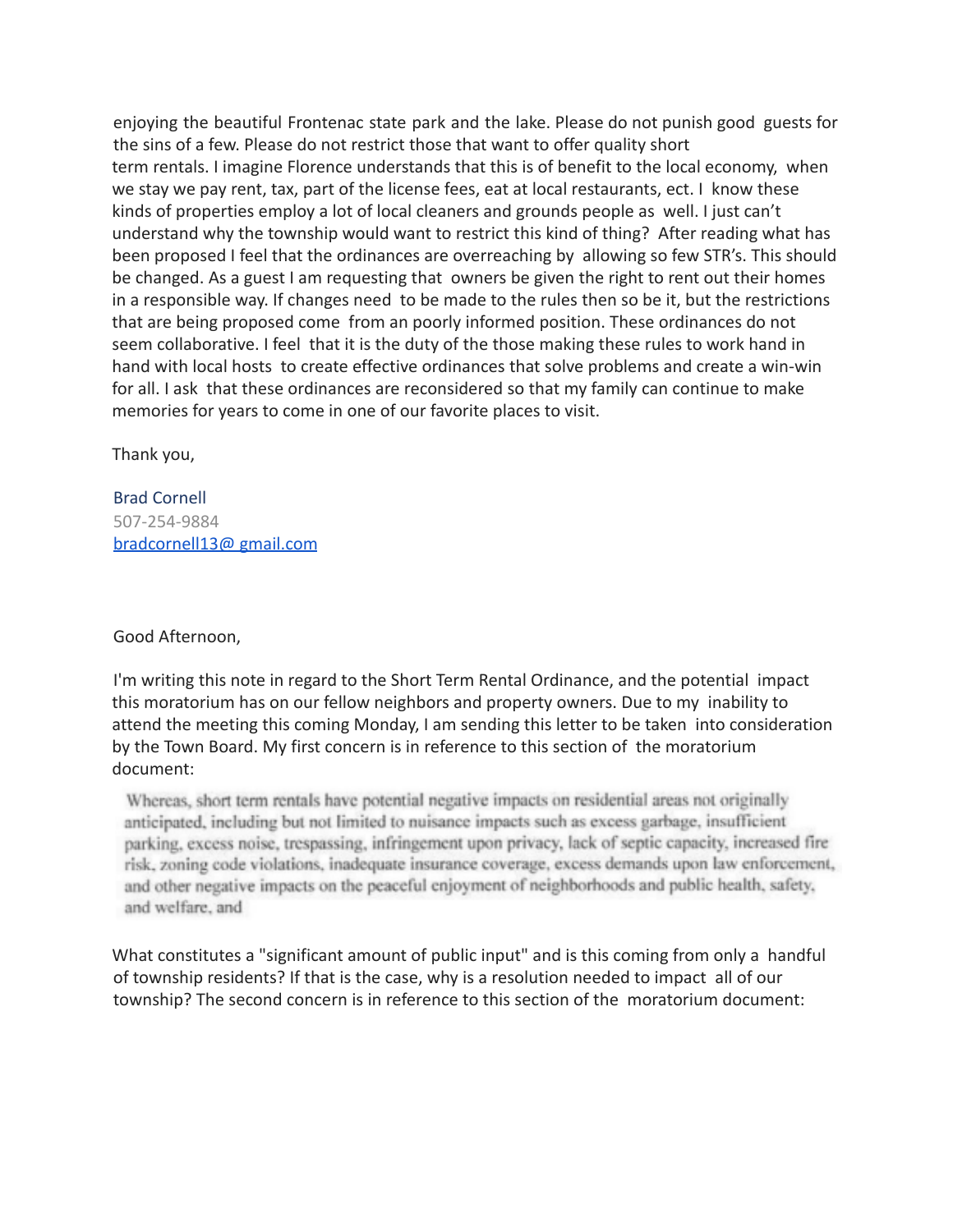Whereas, the Florence Township Planning Commission has received, since February 2021, a significant amount of public input, complaints and urgent requests for consideration of regulation for short term rentals and has received testimony and documentation of said concerns and complaints, including multiple appeals by affected neighbors to the owners of properties being used as short term rentals; and

In particular, "excess demands upon law enforcement"? Where is this documented? Are there logs from the County Sheriff's Office to reflect how many times they have been contacted to intervene or respond to complaints? Again, are these complaints only coming from a select few?

Short Term Rental Property Owners are our neighbors, friends, and some of them are even family. I feel the vast majority of them treat their neighbors like a good neighbor should - with respect and friendliness. If this proposal is a result of a select few who are not happy with their neighbor, it shouldn't be up to those people to penalize the rest of the township. In short, this moratorium should not be passed by the Board.

Thank you for taking the time to consider this feedback.

Respectfully, Chris LaBonte 31579 Vista Path

It has come to my attention that you are planning a ordinance in your township for short term rentals. We are the owners of a VRBO and I am proud to say we take good care of our home and guests with many coming back each year who have become friends of the neighborhood. Some of the items listed in the ordinance are nearly impossible to police, such as number of guests visiting and or staying. Who will be able to check the number of people staying, is there a committee that will be going to each registered short term rental to ensure that numbers are correct with bedrooms, do sofa beds count? Will you be able to ask all home owners to limit the number of cars parked at home, or on the street.

Please be sure and research how this ordinance will affect all people involved and not react to someone who may have had a bad expereince with a rental. Not all short term rentals are bad and can bring wonderful families into our beautiful area.

Sincerely, Nancy Rigelman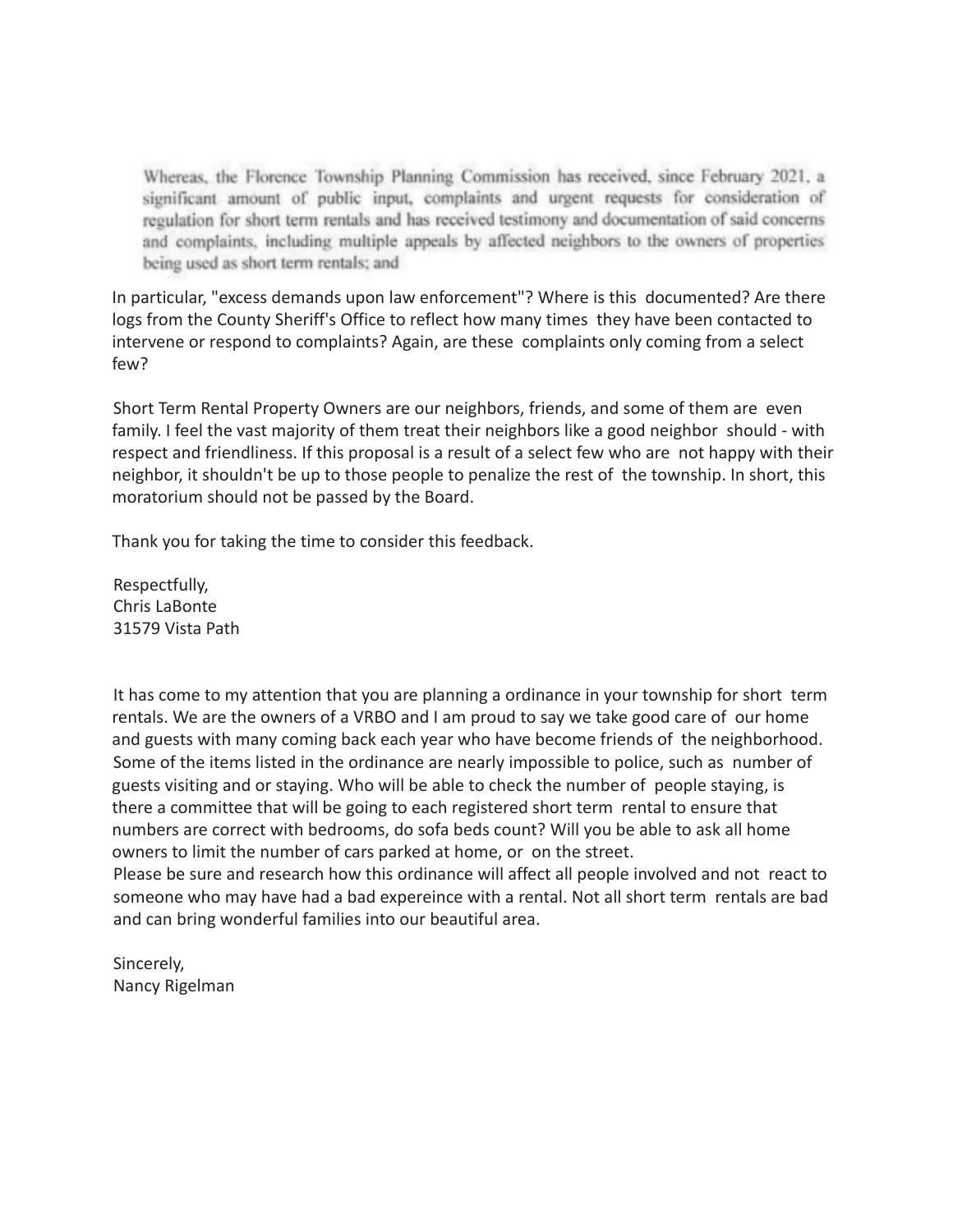I appreciate all the work of the Planning Commission on the Florence Township Short-Term Rental Ordinance. After reading the draft of the ordinance being proposed, I would like to offer my input for a change to the draft. I would prefer the number of short-term rentals allowed in the Historic District of Old Frontenac be less than five.

As a resident of Old Frontenac, I would prefer that the dwellings in the village be occupied by homeowners rather than promoting more visitors and tourism to our quiet village, residential village.

Thank you for the opportunity to comment on the proposed ordinance.

Laurie Hodgson 29100 Westervelt Ave Way W Frontenac, MN 55026

Please consider my concerns when reviewing the short term rental ordinance.

1. I think 5 short term rental properties in the Old Frontenac historic district is too many. Especially when that number is added to the additional 15 properties in Florence Township. The focus for most renters will be the lake and the Frontenac bay, even for those renters in greater Florence township outside of the historic district. This places too much pressure on our tiny historic village and beachfront. The tourist traffic has increased dramatically in recent years making it sometimes difficult for us villagers to use the boat launch and beach. While kayaking, my family members have been buzzed and nearly swamped on more than one occasion by boaters with huge motors heading into properties in the bay. Unfortunately, short term renters are likely to be less inclined to be respectful of our village spaces.

Please consider reducing the number of short term rentals allowed both in Old Frontenac historic district and township wide.

Most of us have moved to Frontenac for the quiet, the dark, the wildlife, the beauty of the lake..... and we are in danger of losing these aspects of Frontenac that we treasure. 2. I find the "Distance Between Short-Term Rental PropertiesSection III - C. unclear. If there are short-term rental properties already registered as such, how long does grandfathering last? Will comments from neighbors in these property hot spots be considered before renewing grandfather status? What recourse do residents have if the rentals are noisy and unwelcome?

3. Please consider addressing 'events' on these properties which could bring large crowds/noise/etc. A renter could fit the short term rental criteria but then have an large, disruptive event on the property.

I think the potential for absentee buyers to try to buy property in Florence Township in order to have a lucrative rental income is huge. This is antithetical to our historic village which is already a tourist destination and under stress from 'progress."

Thank you for creating an ordinance to address short-term rentals. Thank you for considering my concerns. Ellen Stewart 28733 Manypenny Ave. Old Frontenac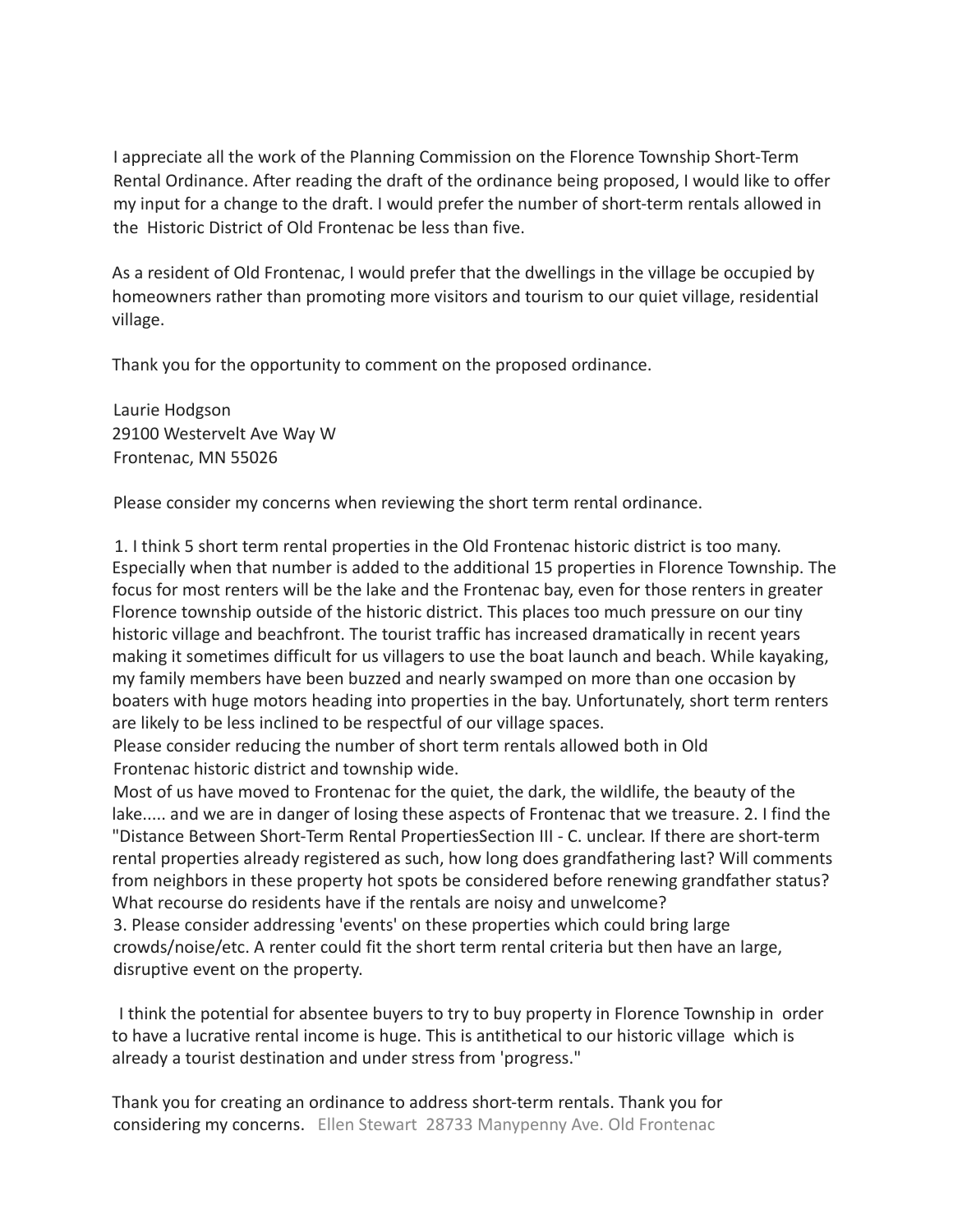## **Florence Township Heritage Preservation Commission Statement to the Town Board Regarding Short Term Rental Housing in Old Frontenac**

The National Historic trust for historic preservation supports and encourages the development of regulations that recognize the rights and needs of the residents in historic places. If allowed to grow unregulated Short-Term Rentals (STR):

• Price potential residents out of home ownership

• Owners and renters do not participate in the life of the community, i.e.vote, serve on local commissions, boards or subcommittees, help neighbors in need, attend local schools or serve in local churches

• Interfere with the quality of life and social fabric of the neighborhood

• Negatively impact the community with a party atmosphere, noise and increase of traffic and congestion on rural roads

Zoning is the foundation of local government land use protection. Zoning regulates the community's right to determine and preserve the character of the community in which we live. Florence township's current zoning ordinance states tier 1 & tier 2 businesses are the only businesses allowed in the R1 district. These zoning codes prohibit hotels/motels. When STRs are allowed to proliferate without regulation, then:

• Any residence can be turned into a STR

• Unfair advantage is given to STRs compared to the traditional lodging industry by not abiding by the regulations imposed on traditional lodging facilities for example taxes on lodging are not paid, restrictions on allowed locations, occupancy limits, security, parking, ADA facilities, etc. are not adhered to

• Lack of enforcement burdens the neighbors with the responsibility to report problems from party houses in their neighborhood

Given these concerns, the HPC recommends that no STR should be allowed in Old Frontenac unless the homeowner lives full–time in the residence. At present, all the STRs in existence in Old Frontenac are already operating in violation of the Florence Township zoning ordinance.

The HPC has the authority within their ordinance to recommend to the Town Board guidelines for utilization of property within the historic district, including issuance of permits and/or variances. The zoning restriction and our design guidelines lead the HPC to recommend to the TB either banning STR's all together or create and enforce carefully crafted regulations on STR's for the future. The STR ordinance that the planning commission is recommending thoughtful regulations on STRs that protect the historic district. Our HPC fully supports these regulations. Historic districts thrive when they consist of active communities of residents who respect and preserve the unique cultural heritage of the district. OUR HPC mission is to protect and promote the Florence Township historic district, and we are concerned that a proliferation of STRs in the district that are unmanaged will diminish the cultural and historic features of the district.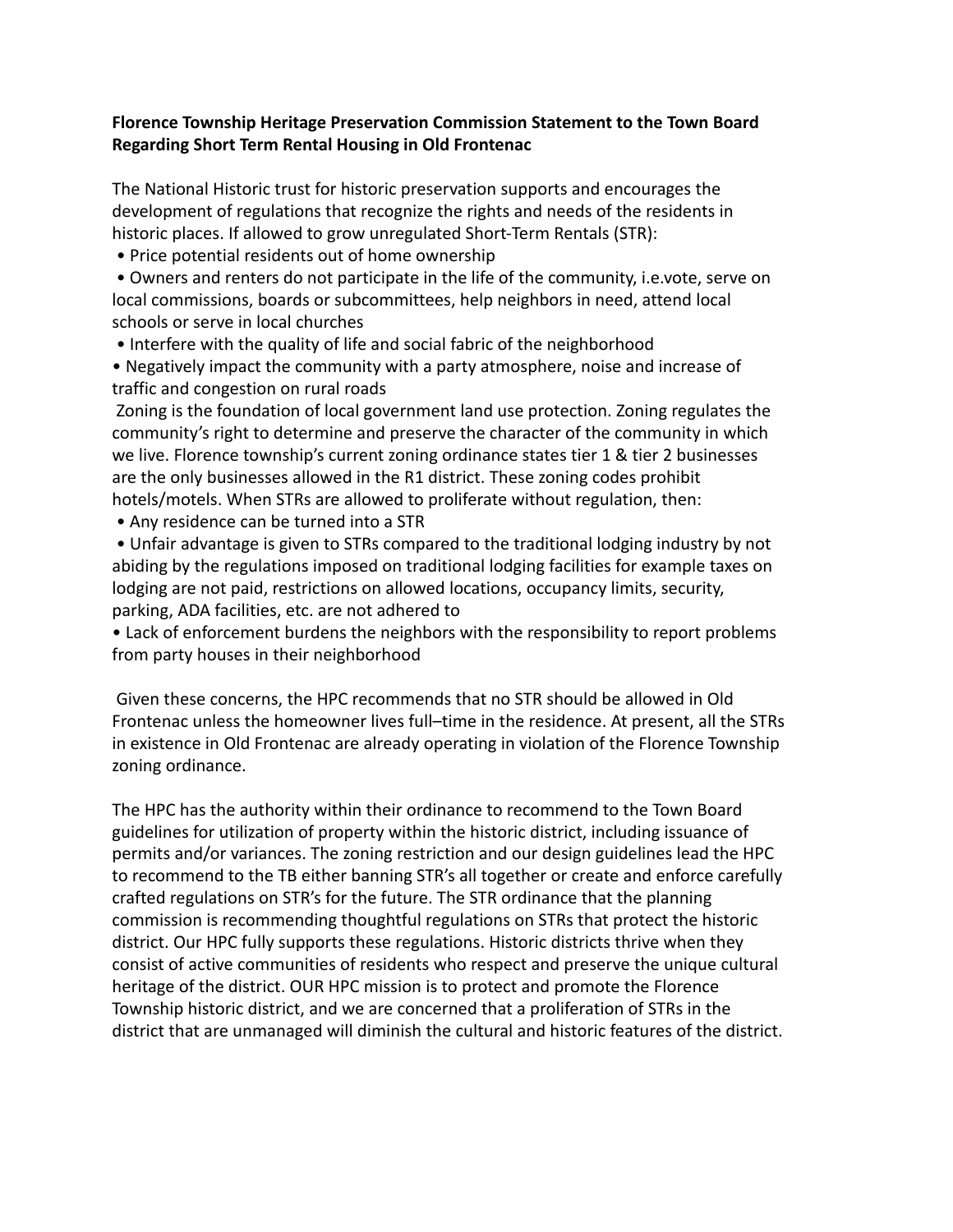Friday, April 8, 2022 To whom it may concern,

I am writing as a long time summer renter from the Wise family. (Lynn Wise Schmidt). As a family, we spent around 15 summers at their duplex cabin with our family, friends and employees of our business. We have such fond memories of each summer and the joy being about to experience waking up to Lake Pepin every morning. In all of those years, we did not have any problems with the owners or neighbors whatsoever. I now have other friends from Iowa who spend a week at the same cabin we did all of those year because I was so excited for them to experience the same things we did. They shop locally at many shops, eat locally at the establishments in Frontenac and Lake City and also use the Lake City and Hansen's Harbor Marina facilities. They fill up their gas tanks in Lake City or Frontenac and attend and support out local festivals like Water Ski Days and the Fireman's Dance. This is a win win for our communities and wonderful exposure for those out of town guests who go back and tell their friends what a wonderful time they had here. I fully support the Short Term Rentals in and around the area and so should you. Putting people into our communities and areas keeps our communities alive and thriving. To deny these rentals would certainly be detrimental in every way.

Sincerely~

Jennifer Tepley 50 year resident of Lake City

To the Township Planning Commission,

I am a homeowner in Florence and want to thank you for your work on the STR ordinances. I have attended several meetings and have read the proposed ordinances. I'd like to give my written comments as suggested in the newspaper.

I am of the view that there are two basic types of STR owners: the everyday citizen/homeowner and then the business owner. We should recognize that these are two different matters and I believe should be treated as such in the ordinances. The current proposal neither helps the everyday home owner who many want/need to rent for a limited time nor the business operator who would need to rent a home more often as a business. My comments follow the ordinance structure.

# **Section I**- no comment

# **Section II**

- A. Why are we limiting this to 3 or few bedrooms? All homes should be included.
- B. no comment
- C. I don't believe I have a comment here unless we are limiting the size of a family. We should not.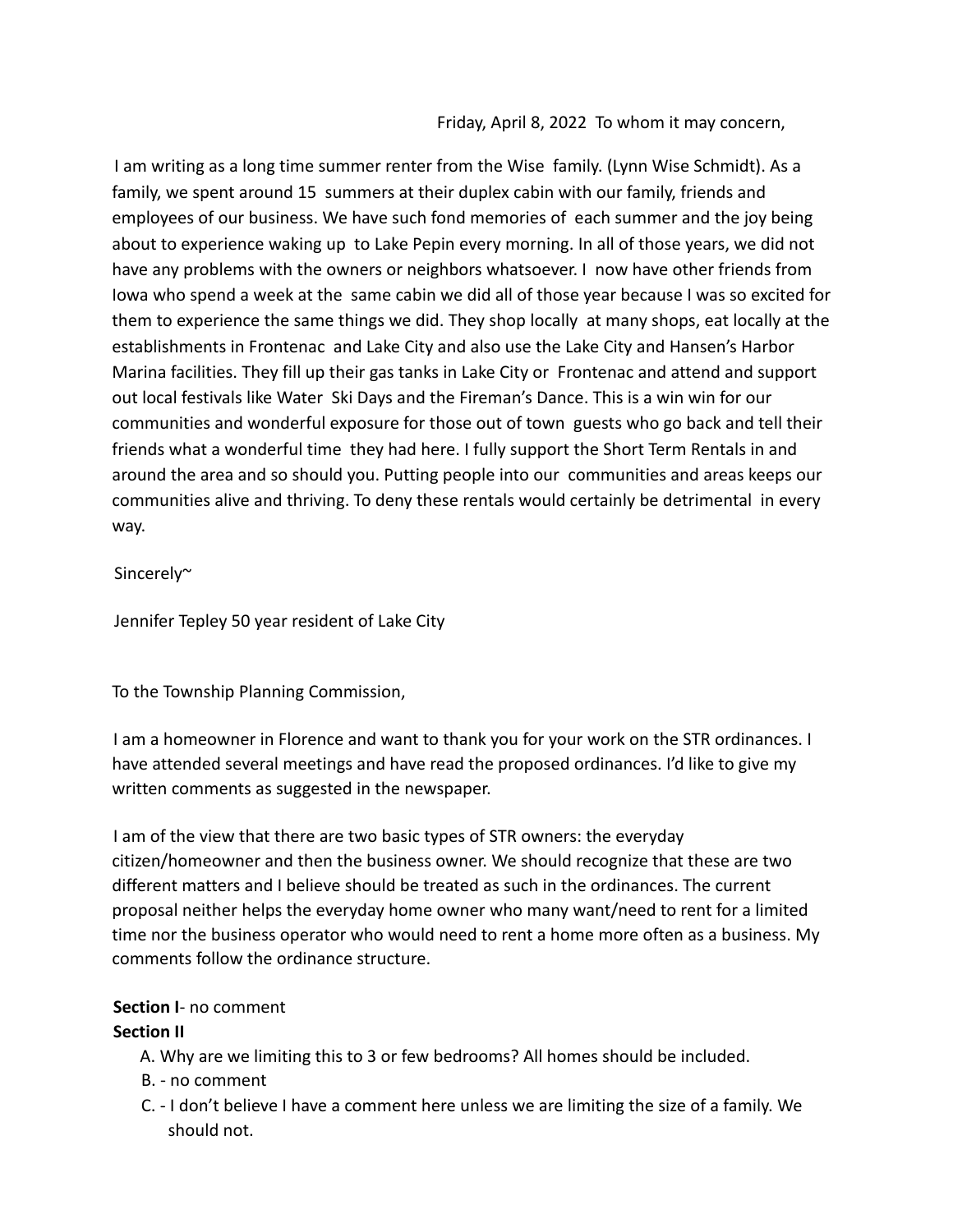#### **Section III**

A- Permitting- Permits should last longer than one year and should be easy to renew by payment not reapplication. We want to encourage compliance. Why have a high barrier to entry? Having to reapply every year is an unfair tax for all including the board in time and money.

B- Number of STR's- By restricting the number so severely, those that need it most will not be able to have a str. This should be changed. I propose all homeowners should have the right to rent their property for a limited amount of time, maybe 120 days? Conversely, limiting the number of businesses(those renting over the example of 120 days) can make sense but 10 or 5 are too few. Allowing so few will drive prices up and keep low income people out, this is not good for our community. Further advocacy for the everyday str owner, we don't know what the economic future is or what crisis may induce the need to rent one's home as an STR. All should be given this option.

C- Distance between STR's should not be a factor for the everyday homeowner and neighbor. My neighbor may need to rent their home to keep their home in time of economic downturn, illness, ect. They should have the right to do so. Again, the business rental could be treated differently but keep in mind the monopoly of allowing too few.

D- Health and Safety- Again, this done yearly is not in accordance with other Mn departments. Example being MN Department of health license is good for multiple years. Why are we requiring more? This should not be the case.

E- Why is the Township determining the liability coverage limits of the STR? Do they do this for other businesses or citizens? It seems this should be left to the homeowner, some be self insuring.

#### **Section IV**

A. Occupancy limits should be set by the MN Department of Health; this is standardized. Why is the township restricting what MN Department of Health abides by, they have the

data, research, history, expertise ect. Let's let them set it and let them change it as needed, they are the experts.

B. Rental period. Why limit this? There is no hotel industry to protect, this only limits the everyday citizen, the business person and those that do the jobs for str's. The business person who relies on the STR income needs more than 120 days as does those that service the property. We want the business person to do well so they will upkeep their property's well giving it due attention. This is their livelihood and the livelihood of those that work for them, don't restrict it so severely. Again, I propose a business level STR that allows for far more than 120 days and secondly an general home owner STR license that allows for up to 120 days or even 180 days.

C. No more than 3 cars makes no sense for those that have large driveways. I understand not allowing on street parking. Simply say all cars, vehicles, trailers ect need to be in the driveway. Additionally, the line about campers, recreational vehicles and tents should be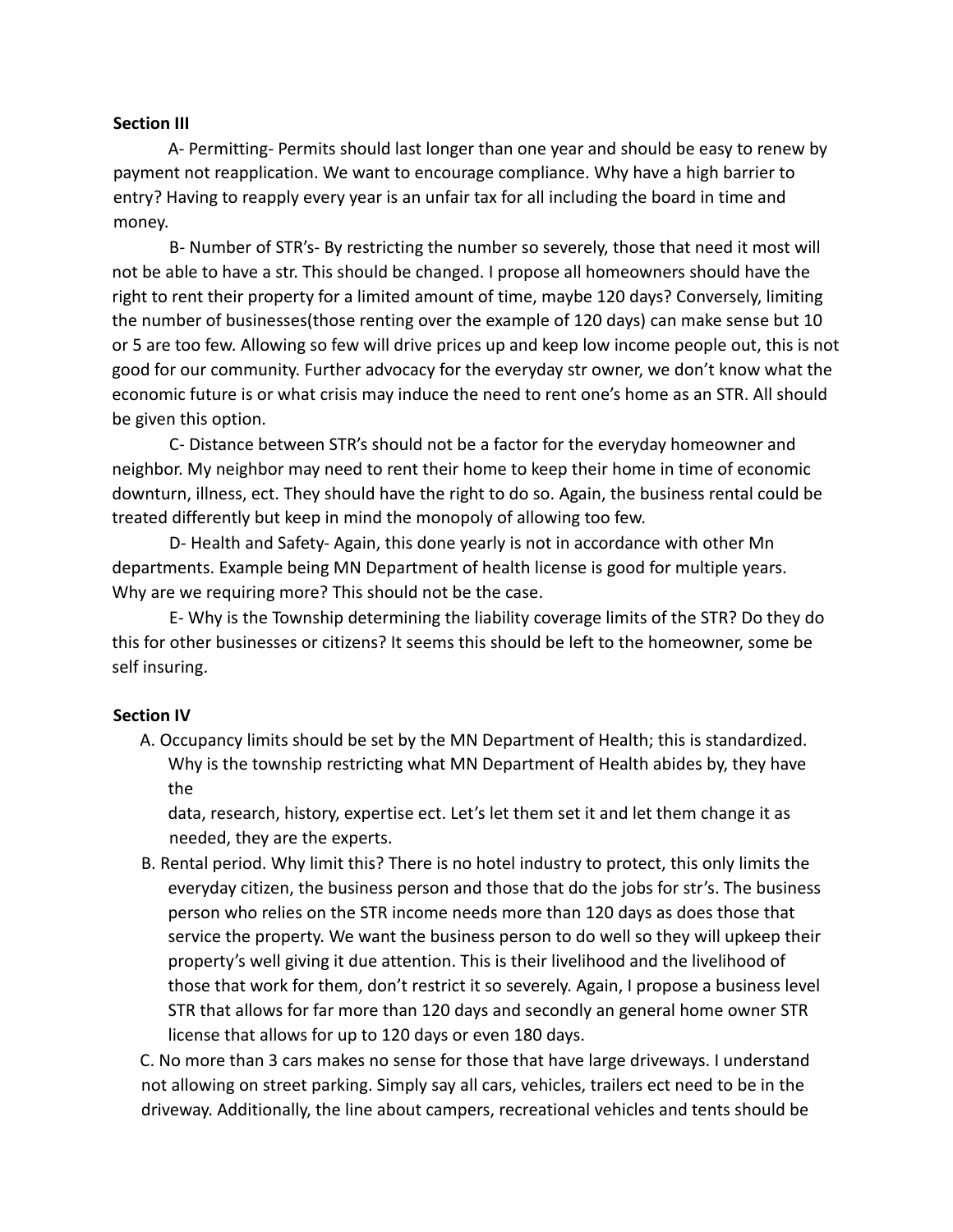eliminated. If they are parked in the driveway why should the township care? D. No comment

E. It's not uncommon for a home owner to put garbage or recycling out the day before. It seems no more than 24 hours would be a better rule of thumb.

F. Lighting, this seems far overreaching. If regular homeowners don't need to abide by this then why should str's. I could see this being a recommendation but not law. G. No comment

H. No comment

I. Many current home owners have a home name or sign out front, this should be allowed within reason.

# **Section V**

- 1. Injunctive Relief- there are often two sides to stories, both should be heard before restraining or "cease and desist" issued.
- 2. Suspensions A-F, Again, I state the same: there are often two sides to stories, both should be heard before restraining or issuing "cease and desist". Innocent until proven guilty is important to our judicial system. I would also add this affects people's livelihoods and should not be taken lightly.

-I don't see spelled out how or where a dispute or hearing would take place. Timelines would also be helpful. Please consider adding.

In closing, STR's are a need in our community. I have seen the demand first hand. I will end these comments stating the above again, I believe we should allow the everyday citizen/homeowner the ability to rent their home if they need to or so desire. The economic future is uncertain and all should have the opportunity if needed or desired. For the business entity they need to thrive not just survive, let's not restrict them unreasonably. The proposed ordinances do need to change. I trust that you will do what is best for all not just a select few. Lastly, I would remind the commission that Florence has a long history of hospitality and welcoming the guest from its earliest history with guest houses and a hotel. Though its future will look different from the past, STR's are an extension of that legacy.

Thank you, Chris Greseth 952 221 8862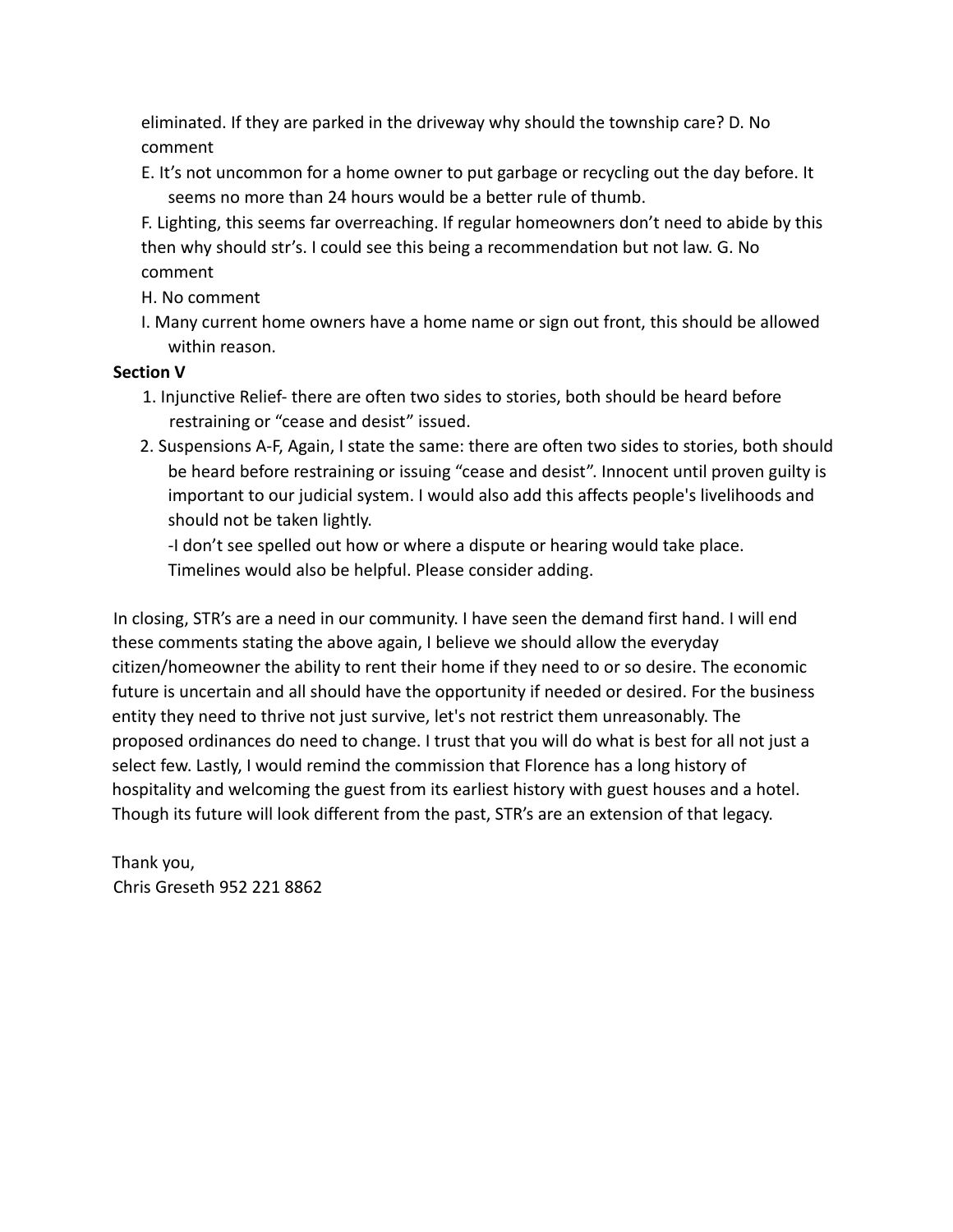I am a concerned citizen of Frontenac:

I am concerned that there are not clear ordinances for our village. I was under the impression that the only business that was allowed in our small community was long term rentals.

I am concerned about the Air B & B's that are now in our community.

This would also be a business to me - Such as a motel.

I do not pretend to know what should be done about this, but I would hope that the township would not let any more into our area and put some things in place to limit the capacity – and make the owners more responsible for any problems in real time. Short term rentals disrupt our streets by increasing traffic, Parking concerns, loud parties, increase in strangers in the neighborhood; all are reasons to certainly limit & put regulations on the number of these allowed in old Town.

Our world is changing and I believe that our community needs to address these issues before they get out of control. Clear concise ordinances that protect the atmosphere of our community.

Amy Benson

Planning Commission and Florence Township Board,

I support implementing regulations to limit and monitor short term rentals in Florence Township.

I am especially concerned about the recent increase and disturbance short term rentals have caused in Frontenac.

*Lorry Wendland*

*28535 Lake Avenue Way*

*Frontenac, MN 55026*

*507.491.0445*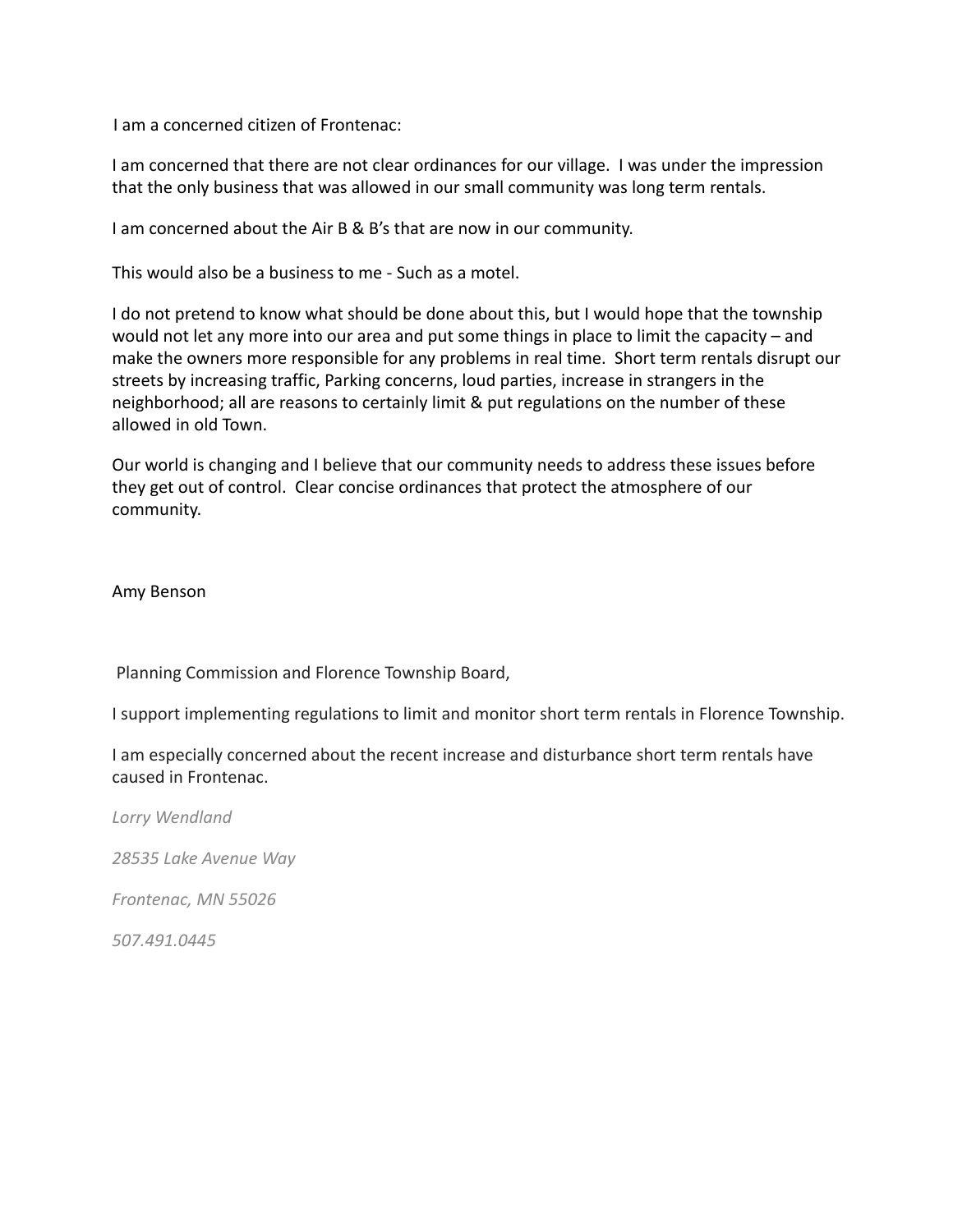*Good afternoon everyone,*

*I just wanted to touch base and provide some thoughts on major changes to policy on vacation home rental/use.*

*My family has owed a cottage in Frontenac for over 60 years. It was built I. An era when only cabins lined the lake with the exception of 1 home that was year round. By this time the Lakeside Hotel has been converted to The Methodist Campus summer retreat and camp where hundreds of kids would come for a week and enjoy our community. Just a few blocks away Camp Pepinoak was filled each week with girls who were enjoying a week away at Girl Scout camp. Cottages along the lake were busy with friends, family, and guests providing a wonderful energy of people coming together to enjoy Old Frontenac at its best. A wonderful summer resort that has been known around the world for over 150 years. In fact it's very founding was that of a hunting camp and then Summer resort. So famous i fact that it was called the Newport of the West.*

*The research and documentation confirming this fact can all be found in official township, county and state ordinance and support paperwork.*

*While it can be tempting to create some policy based on new development pressures, in my opinion it would go against everything we had been attempting to preserve. As Chair of the FTHPC for 13 years I have studied historic districts and policy extensively. And one key point others often miss is that it is not just a building we hope to preserve, but allowing the historic use of properties to be preserved. Now I don't envision we will ever return to having 5 excursion boats full of guests arriving each week, I do think Frontenac can and should continue to welcome weekly visitors to our community, exactly as the founder himself did over 150 years ago.*

[Sent with images, excerpts from Frontenac Histories that did not copy]

*Thanks*

*Cory Koplin*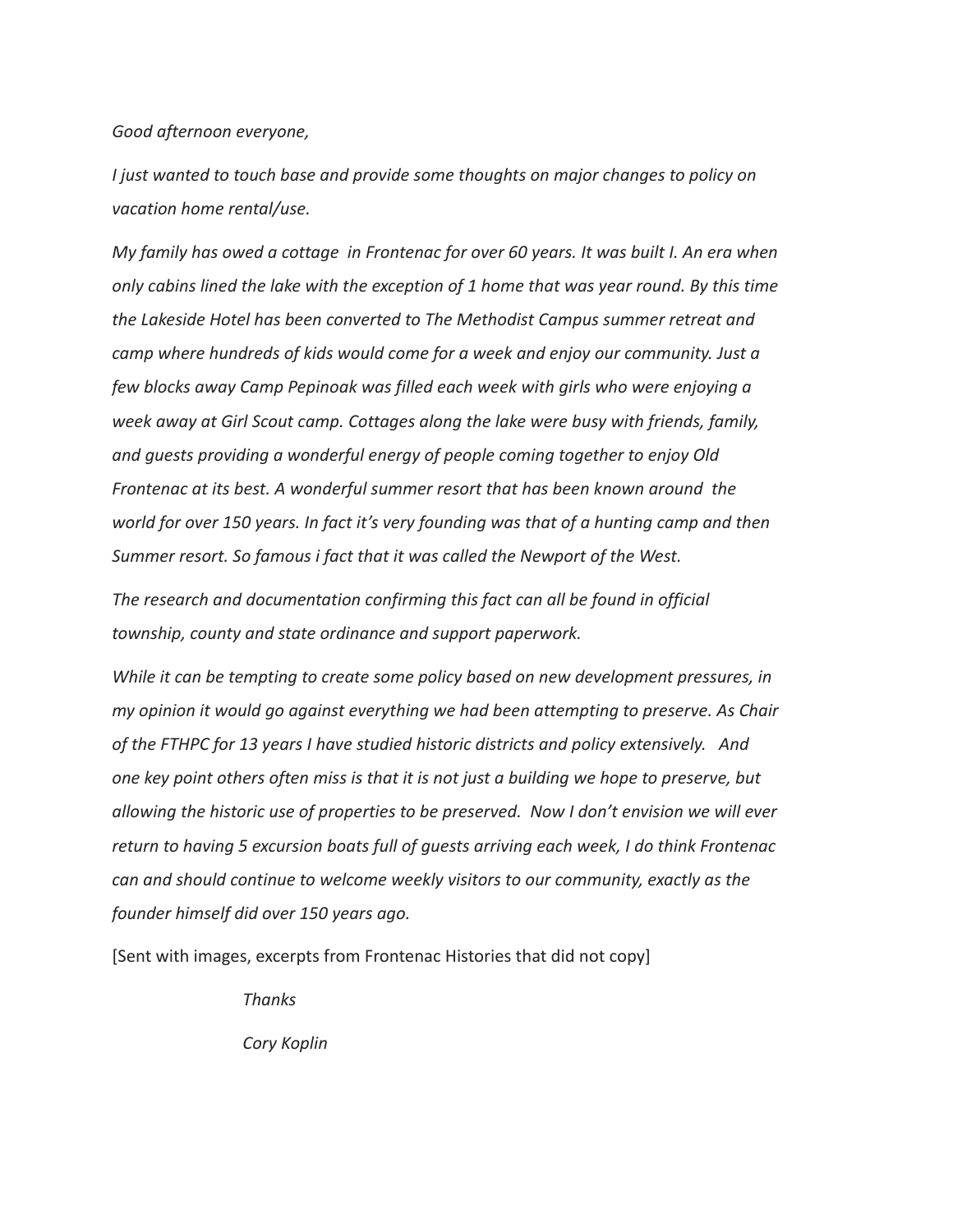*Since I am unable to attend the meeting, the following are my issues and concerns. There should be no more than five short term rentals in Old Frontenac. This is a realistic number based on STR research. Stillwater only allows 15 in their R-1 neighborhoods, and it is a much larger community.*

*Events should be specifically banned. If not, the only recourse would be to rely on public nuisance and noise laws which are hard to enforce during the night, and even more difficult to control the large daytime parties we experienced last year. Afton does not allow STR's to have events. Stillwater only allows 2 per bedroom and an additional 3 daytime visitors.*

*VRBO caps rental capacity at 16 no matter the size of the house and does not allow events. If we do not ban them in the ordinance, it will be an ongoing enforcement problem and we do not have an enforcement process or officer. This is a big quality of life issue for a neighborhood.*

*Stillwater notifies the community when someone applies for a STR license. If a resident objects, a public hearing is required so the community can have input.*

*A limited number of permits will cause issues with how they are allocated.I think it's important to define how the permits are allocated, and I would advocate for community notification and input.*

*The ordinance allows 2 renters per bedroom. Does that mean STR's can rent up to four bedrooms for a total of eight? Will the resort definition of five or more bedrooms prevent any more than eight renters? If not, I think the ordinance should put in a cap of 3 or 4 rental rooms. I would prefer a 3-bedroom cap but it should be clarified. Smaller groups make for less neighborhood disruption.*

*The 'quiet' hours are 7am to 10pm. We have experienced early morning noise and I think a more reasonable window would be 9am to 9pm. Thank you Jean Pontzer Sent: Wednesday, March 30, 2022 2:16 PM florencezoning@gmail.com*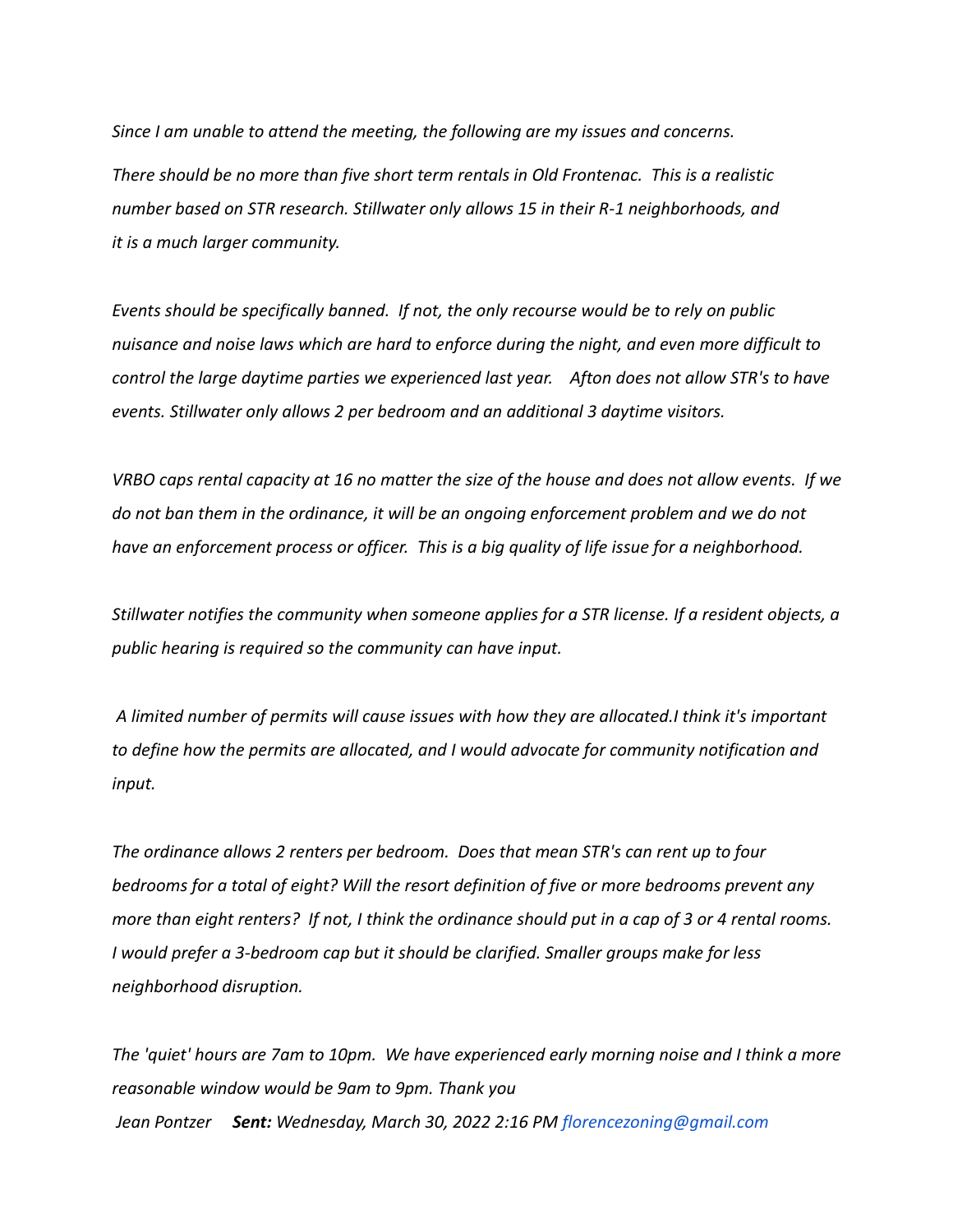Dear Planning Commission Members and Township Supervisors,

Thank you for the time and energy you have committed to developing an ordinance to regulate short term rentals (STRs) in Florence Township.

After reading extensively about how communities across the U.S. and the world are managing STRs, it is clear that they are difficult to regulate, and the longer communities wait to regulate them, the greater the problem becomes. Once they have proliferated in a community it is difficult to rein them in. Now is the time for Florence Township to pass an ordinance to guide their management.

The current draft of the STR ordinance in Florence Township is thoughtful and relatively comprehensive. I support it.

Some specific thoughts on this ordinance, formulated after reading dozens of STR ordinances:

# **Positive aspects of the Florence Township draft STR ordinance that stand out to me as important**:

1). **Requiring owners to apply for an IUP is imperative** to having leverage to rein in owners who are not properly managing their property. We witnessed the need for an ordinance last summer, when new owners did not properly manage their STR on Lake Avenue in Old Frontenac.

2). **Requiring a property owner or manager to live nearby**, so that when problems occur neighbors are not left with the task of managing issues that arise, is important.

3). **Requiring a large distance between STR properties**, so that sections of the township don't become Airbnb Row, severely disrupting the lives of the remaining neighbors is necessary. In a village as densely populated as Old Frontenac, with people living on small lots, at least 1,000 feet between STR homes is needed to protect established neighbors and community.

4). **Downlighting** is important to help protect the dark skies that are valued by so many who live here.

5). **Significant fines levied for infractions** of the ordinance, so that there is serious consequence to disregarding it, is essential.

6). **Limiting the number of cars allowed** will help to lessen chaos for neighbors.

# **Concerns with the Florence Township draft STR ordinance/ changes needed:**

1). **The ordinance would be stronger and prevent more problems if it prohibited renters from hosting events**. Airbnb says that events and parties account for more than 90 percent of the complaints they receive, leading them to now ban all events in STR homes.

2). **The number of people allowed to rent should be limited to six, in no more than three**